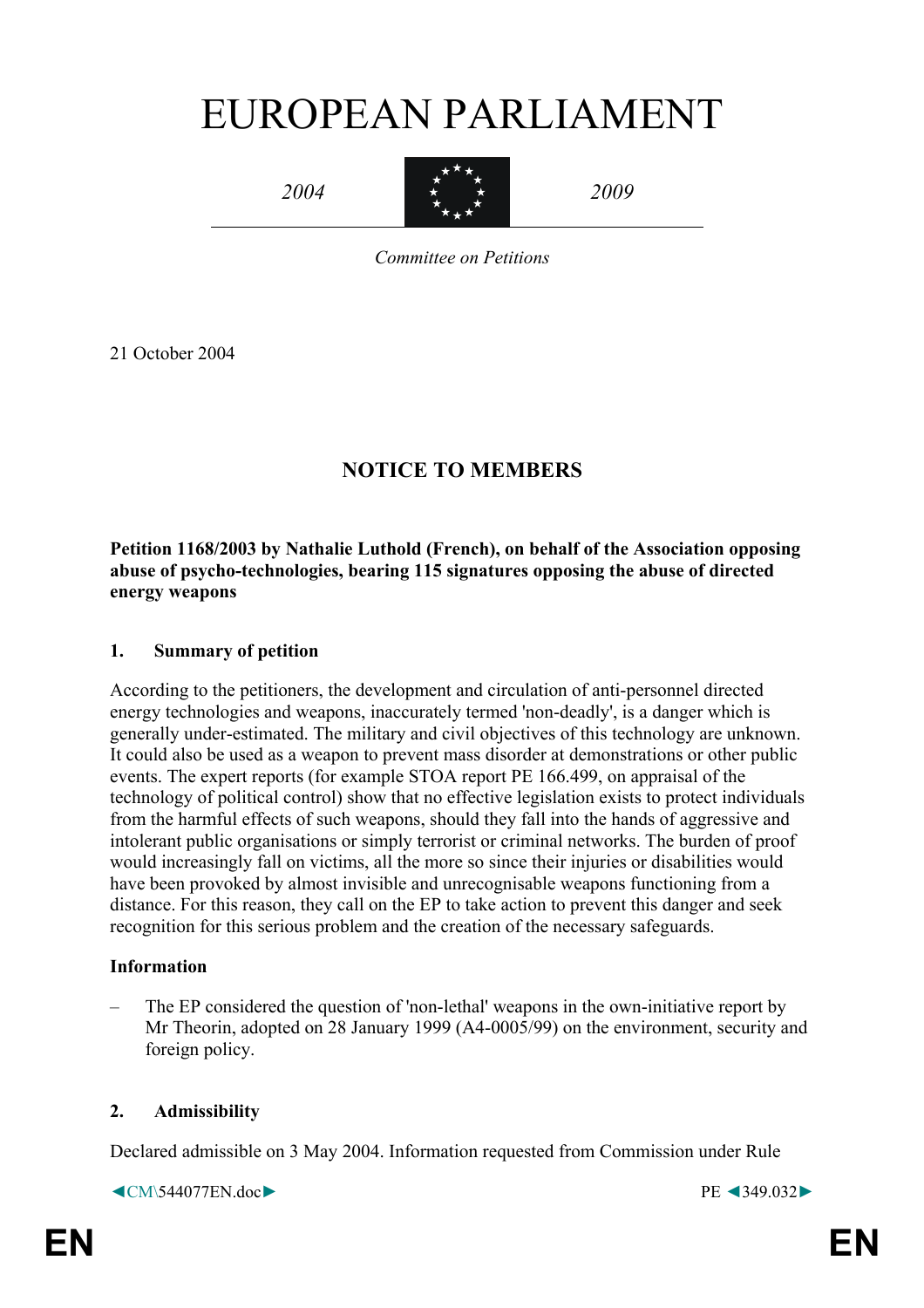175(4).

#### **3. Commission reply**, received on 19 October 2004

'According to the petitioners, the development and circulation of anti-personnel directed energy technologies and weapons, inaccurately termed "non-deadly", is a danger which is generally under-estimated. The military and civil objectives of this technology are unknown. It could also be used as a weapon to prevent mass disorder at demonstrations or other public events. The expert reports (for example STOA report PE 166.499, on appraisal of the technology of political control) show that no effective legislation exists to protect individuals from the harmful effects of such weapons, should they fall into the hands of aggressive and intolerant public organisations or simply terrorist or criminal networks. The burden of proof would increasingly fall on victims, all the more so since their injuries or disabilities would have been provoked by almost invisible and unrecognisable weapons functioning from a distance. For this reason, they call on the EP to take action to prevent this danger and seek recognition for this serious problem and the creation of the necessary safeguards.

With reference to the above mentioned petition the following points should be noted: 1. The **development and use** of technologies and weapons are subject to regulation by each EU Member State in accordance with its national laws and relevant obligations under International Law. For example, regarding military weapons, the Convention on Certain Conventional Weapons contains provisions for the restriction of the use of certain weapons which have indiscriminate effects or which cause superfluous injuries. Directed Energy Weapons are not specified in these provisions. With respect to the human rights implications of the use of these technologies, it should be noted that torture and other cruel, inhuman or degrading treatment or punishment is prohibited without exception under several international instruments, including the UN Convention Against Torture.

2. Controls on the **export of conventional weapons** also exist, in recognition of the effect irresponsible trade in arms can have with respect to peace, security, stability and human rights. In 1998 the European Council adopted the EU Code of Conduct on Arms Exports which set high common standards for the management of, and restraint in, conventional arms transfers by all EU Member States and strengthened the exchange of relevant information with a view to achieving greater transparency. Its *raison d'être* is to prevent the export of equipment which might be used for internal repression, international aggression or which risks being diverted to terrorists or risks contributing to regional instability.

Those weapons whose exports are controlled by the Code of Conduct are defined in the EU Common Military List. In this context, Directed Energy Weapons are mentioned in the list and their export is thus covered by the provisions of the Code. The appropriate list entry is annexed. However, the definitions used do not cover the full spectrum of technologies referred to in the petition.

(It should be noted that the Military List is drawn up, agreed and revised by experts from Member States. Although the Commission is fully associated with the Common Foreign and Security Policy (CFSP), conventional arms exports are not an area of Community competence because Member States, on the basis of Article 296 (ex-Article 223) of the EC Treaty, have exempted the trade in arms from the scope of application of treaty rules. The Commission therefore has no authority to make revisions to the Military List.)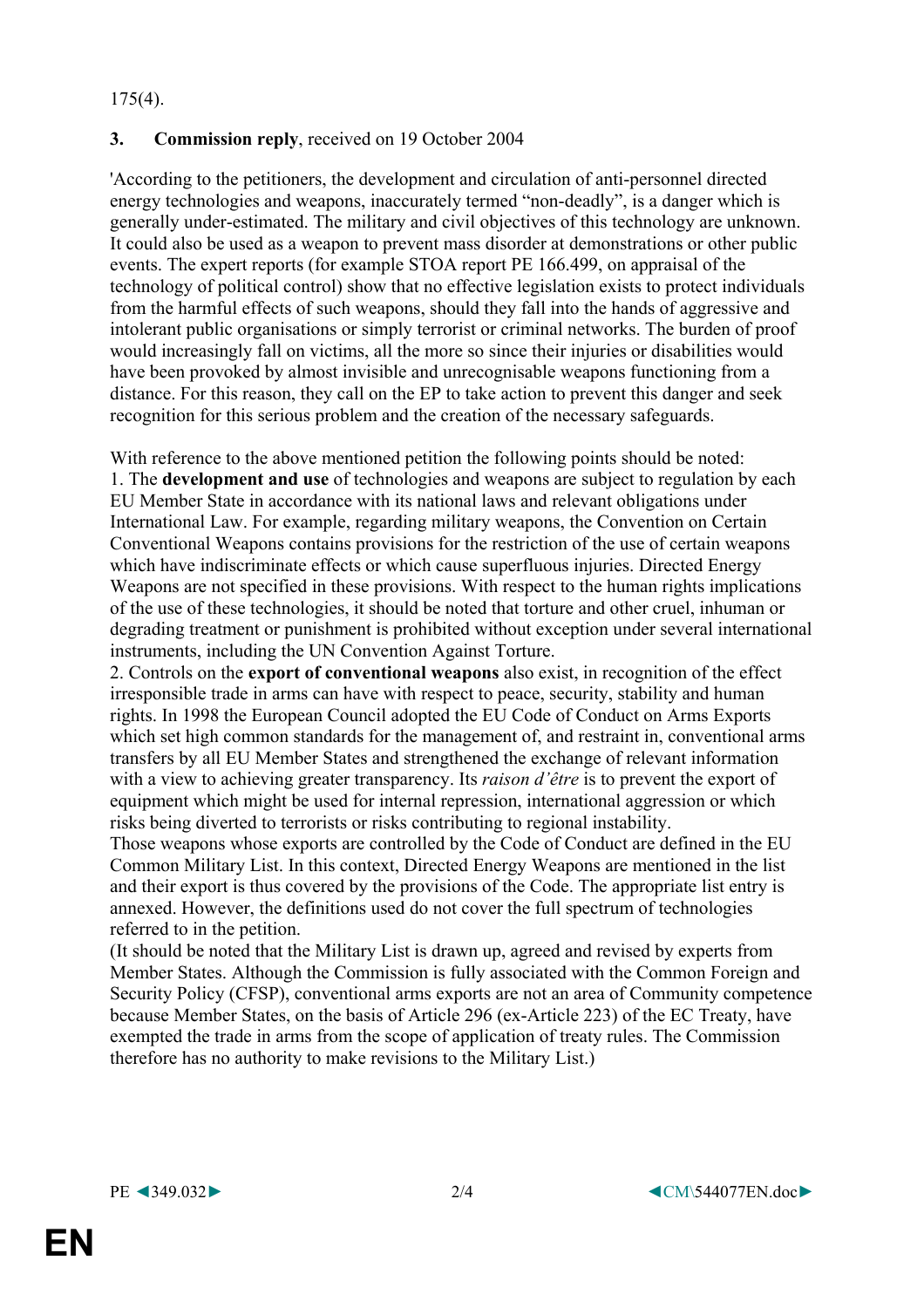3. Additionally, the European Council Regulation 1334/2000 sets up a Community regime for the **control of exports of dual-use items and technology** which can be used for both civil and military purposes and which are detailed on the list of dual-use items and technology. 4. More specifically, the EU's concern about the **trade in instruments which might be used for torture** is reflected in the support which has been extended under the European Initiative for Democracy for Human Rights to a project for monitoring and tracking the trade in such instruments, including those exploiting new technologies for the purpose of inflicting torture. 6. Export controls will not, however, protect persons **within** the EU. The necessary safeguards for protection of citizens within the EU (e.g. production ban, ban on research or financing of research, prohibition on use of new weapons by police and law enforcement authorities, technical standards (maximum output or similar), ban on sales to minors or to all, licensing requirement for buyers etc) would be featured in replies from other DGs.

### **ANNEX**

*Excerpt from "Common Military List of the European Union" (C 314/01 23.12.2003 Official Journal of the European Union):* 

#### **ML19. Directed energy weapon systems (DEW), related or countermeasure equipment and test models, as follows, and specially designed components therefor:**

(a) 'Laser' systems specially designed for destruction or effecting mission-abort of a target;

(b) Particle beam systems capable of destruction or effecting mission-abort of a target;

(c) High power radio-frequency (RF) systems capable of destruction or effecting missionabort of a target;

(d) Equipment specially designed for the detection or identification of, or defence against, systems controlled by ML19(a) to ML19(c);

(e) Physical test models and related test results for the systems, equipment and components controlled by this Item.

(f) Continuous wave or pulsed 'laser' systems specially designed to cause permanent blindness to unenhanced vision, i.e., to the naked eye or to the eye with corrective eyesight devices.

*Note 1: Directed energy weapon systems controlled by ML19 include systems whose capability is derived from the controlled application of:* 

*(a) 'Lasers' of sufficient continuous wave or pulsed power to effect destruction similar to the manner of conventional ammunition;* 

*(b) Particle accelerators which project a charged or neutral particle beam with destructive power;* 

*(c) High pulsed power or high average power radio frequency beam transmitters which produce fields sufficiently intense to disable electronic circuitry at a distant target.* 

*Note 2: ML19 includes the following when specially designed for directed energy weapon systems:* 

*(a) Prime power generation, energy storage, switching, power conditioning or fuel-handling equipment;* 

*(b) Target acquisition or tracking systems;* 

*(c) Systems capable of assessing target damage, destruction or mission-abort;* 

*(d) Beam-handling, propagation or pointing equipment;* 

*(e) Equipment with rapid beam slew capability for rapid multiple target operations;* 

- *(f) Adaptive optics and phase conjugators;*
- *(g) Current injectors for negative hydrogen ion beams;*

*(h) 'Space qualified' accelerator components;* 

◄CM\544077EN.doc► 3/4 PE ◄349.032►